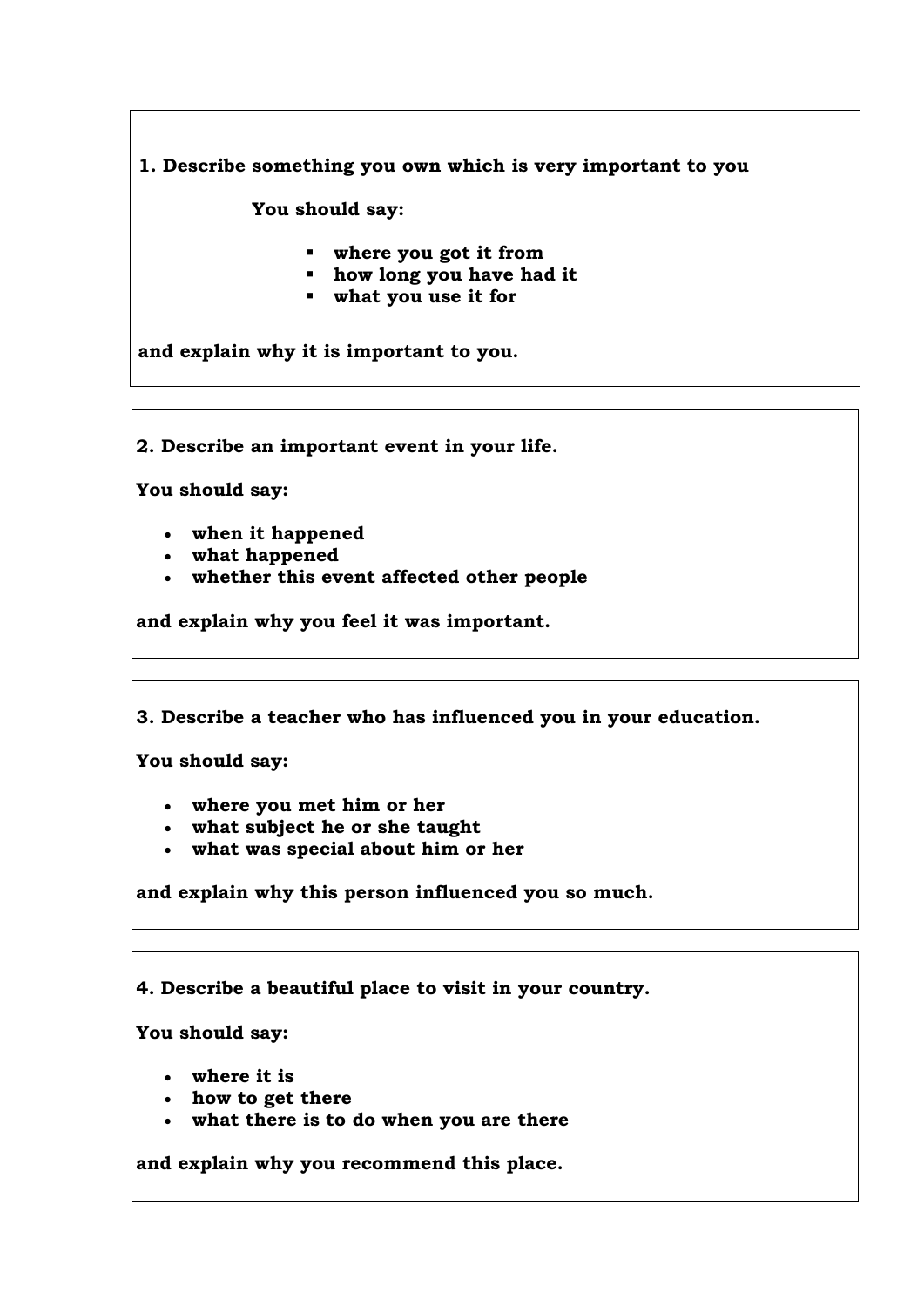**5. Describe the person in your family who you most admire.**

**You should say:**

- **what their relationship is to you**
- **what they have done in their life**
- **what they do now**

**and explain why you admire them so much.**

**6. Describe a special occasion when you had a really enjoyable meal.**

**You should say:**

- **what the occasion was**
- **who was at the meal**
- **what you ate**

**and explain why the meal was so enjoyable.**

**7. Describe a memorable journey you have made.**

**You should say:**

- **where you were going**
- **how you were travelling**
- **why you were making the journey**

**and explain what made the journey so memorable.**

**8. Describe a school which you went to.**

**You should say:**

- **when you went there**
- **how many people studied there**
- **how long you spent there**

**and explain what you liked and disliked about it.**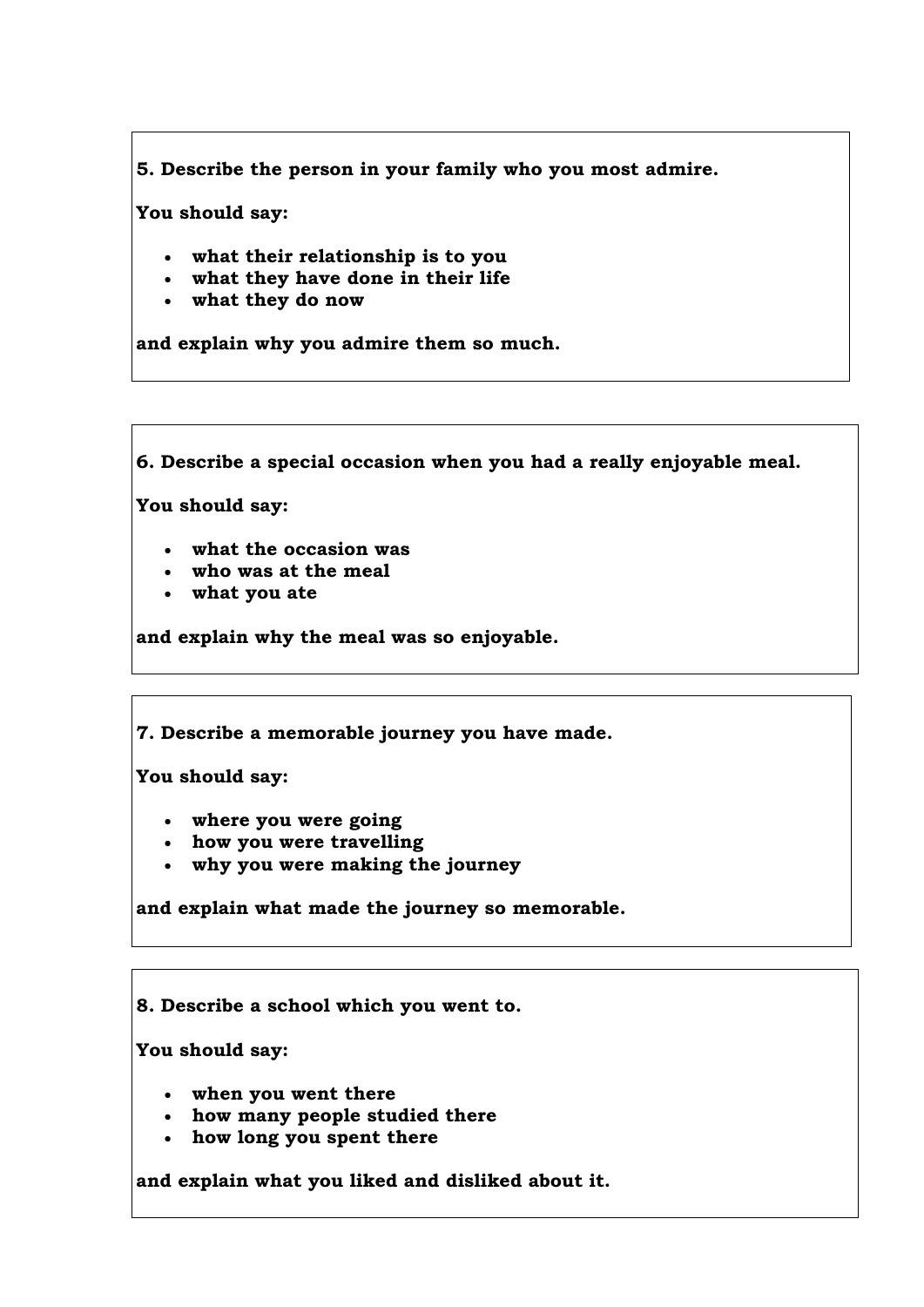**9. Describe an exciting experience in your life.**

**You should say:**

- **when the experience took place**
- **where the experience took place**
- **what happened exactly**

**and explain why the experience was so exciting.**

**10. Describe a newspaper or magazine you enjoy reading.**

**You should say:**

- **what kind of newspaper or magazine it is, e.g. fashion**
- **how often you buy it**
- **what articles and information it contains**

**and explain why you enjoy reading it.**

**11. Describe a famous person you admire.**

**You should say**

- **who he/she is**
- **why he/she is famous**
- **whether or not you would like to meet him/her**

**and explain why you like this person.**

**12. Describe a gift that you gave to someone recently.** 

**You should say**

- **what the gift was and when it was given**
- **whom you gave it to**
- **how you felt about it**

**and explain why you gave this gift.**